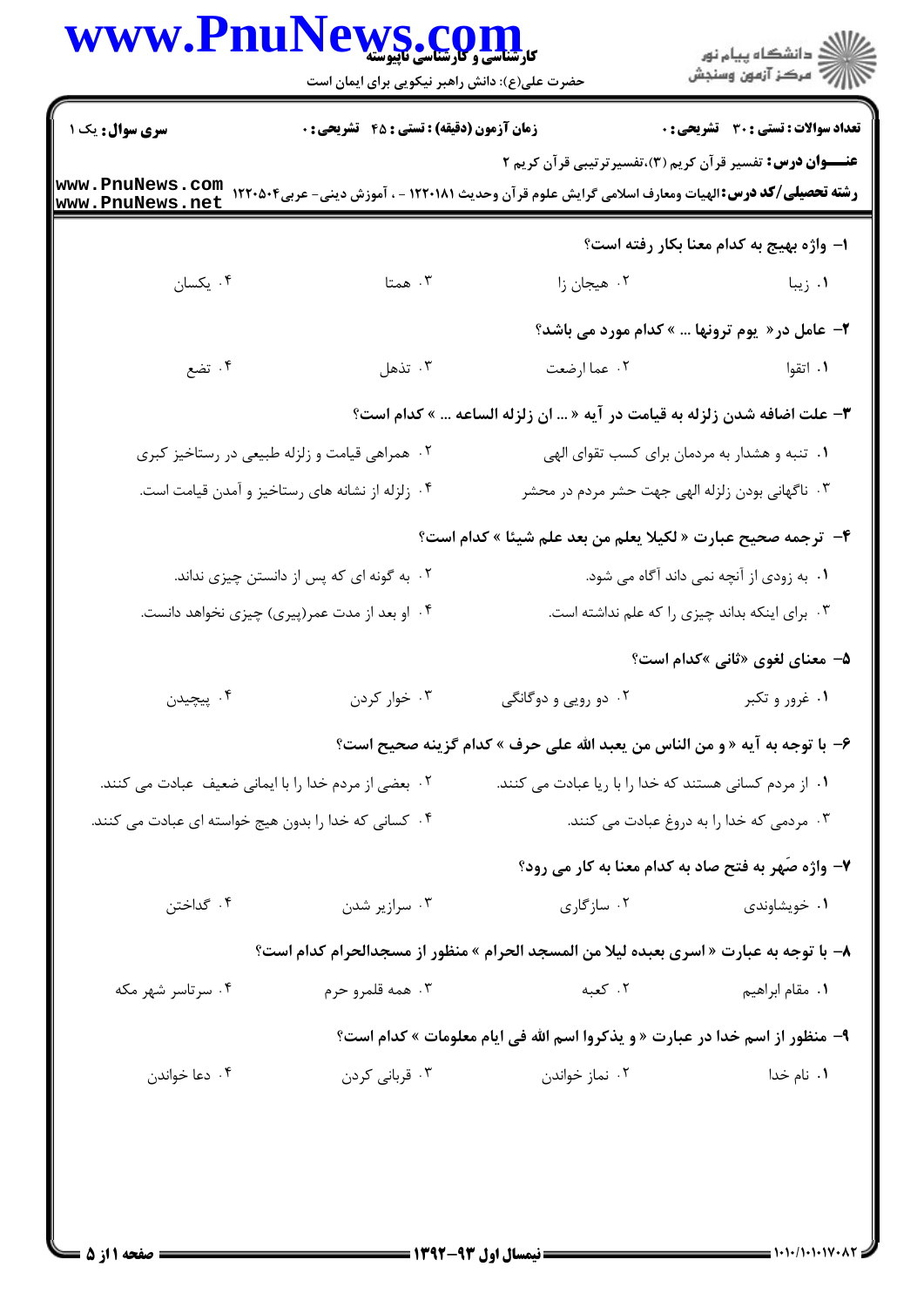## WWW.PnuNews.com

ے<br>کا اللہ کا استگاہ پیام نور<br>کا اللہ میکز آزمون وسنجش

حضرت علی(ع): دانش راهبر نیکویی برای ایمان است

| <b>سری سوال : ۱ یک</b> | زمان آزمون (دقیقه) : تستی : 45 آتشریحی : 0                                                                                                             |                 | <b>تعداد سوالات : تستی : 30 ٪ تشریحی : 0</b>                                       |
|------------------------|--------------------------------------------------------------------------------------------------------------------------------------------------------|-----------------|------------------------------------------------------------------------------------|
|                        |                                                                                                                                                        |                 | <b>عنـــوان درس:</b> تفسیر قرآن کریم (۳)،تفسیرترتیبی قرآن کریم ۲                   |
|                        | <b>رشته تحصیلی/کد درس:</b> الهیات ومعارف اسلامی گرایش علوم قرآن وحدیث ۱۲۲۰۱۸۱ - ، آموزش دینی- عربی۱۲۲۰۵۰۴ و www . PnuNews . com<br>www . PnuNews . net |                 |                                                                                    |
|                        |                                                                                                                                                        |                 | •ا- گزینه صحیح در رابطه با « فله اسلموا و بشر المخبتین» کدام است؟                  |
|                        |                                                                                                                                                        |                 | ۰۱ پس فقط اسلام آورید و خطاکاران را به توبه بشارت دهید.                            |
|                        |                                                                                                                                                        |                 | ۰۲ تسلیم و فرمانبردار او باشید و او را اطاعت کنید و فروتنان را بشارت ده.           |
|                        |                                                                                                                                                        |                 | ۰۳ مردم را بشارت به مسلمانی دهید و از کسانی که در مسیر الهی گام می نهند آگاه سازید |
|                        |                                                                                                                                                        |                 | ۰۴ تسلیم و مطیع حق گردید و گناهکاران را بشارت به مغفرت دهید.                       |
|                        |                                                                                                                                                        |                 | 11– علامت اعرابي «البُدن »در آيه « البدن جعلناها لكم من شعائر الله » كدام است؟     |
| ۰۴ منصوب               | ۰۳ مجرور                                                                                                                                               | ٠٢ تقديرا مرفوع | ۰۱ مرفوع                                                                           |
|                        |                                                                                                                                                        |                 | 1۲– كدام تفسير در رابطه با آيه « ان الله يدافع الذين آمنوا » صحيح است؟             |
|                        |                                                                                                                                                        |                 | ١. خداوند از كساني كه ايمان آورده و عمل صالح انجام داده دفاع مي كند.               |
|                        |                                                                                                                                                        |                 | ۰۲ خداوند از مومنان واقعی حمایت کرده و آنان را بزرگ می دارد.                       |
|                        |                                                                                                                                                        |                 | ۰۳ خداوند گمراهی مشرکان را از مومنان دور می کند.                                   |
|                        |                                                                                                                                                        |                 | ۰۴ خداوند شر و شرارت گمراهان را به خود آنان بازمی گرداند.                          |
|                        |                                                                                                                                                        |                 | ۱۳- کدام گزینه در رابطه با عبارت « فهی خاویهٔ علی عروشها » صحیح است؟               |
|                        |                                                                                                                                                        |                 | ۰۱ آبادیها و شهرهایی که سقفهایش فرو ریخته و از سکنه خالی شده است.                  |
|                        |                                                                                                                                                        |                 | ۰۲ آن سکونت گاه هایی که ویران گشته و مردمش نابود شده و کسی از آنها عبرت نمی گیرد.  |
|                        |                                                                                                                                                        |                 | ۰۳ در آنجا شهرهایی است که پیامبران خود را تکذیب کرده و نابود گردیدند.              |
|                        | ۰۴ آن شهرها سقفهایس بر دیوارهایش خراب شده و عالمان آن از بین رفته و مردم را هدایت نمی کنند.                                                            |                 |                                                                                    |
|                        |                                                                                                                                                        |                 | ۱۴- گزینه صحیح در خصوص عبارت« یستعجلونک بالعذاب » کدام است؟                        |
|                        |                                                                                                                                                        |                 | ۰۱ عذاب الهي به سرعت بر آنان فرو مي ريزد و آنان را نابود مي كند.                   |
|                        |                                                                                                                                                        |                 | ۰۲ با فرود آمدن عذاب الهي به سرعت به طرفي گريزانند.                                |
|                        |                                                                                                                                                        |                 | ۰۳ با عمل شرک آمیز خود در حقیقت به سرعت به سوی عذاب می روید                        |
|                        |                                                                                                                                                        |                 | ۰۴ با عجله و از روی پافشاری از تو درخواست عذاب می کنند.                            |
|                        |                                                                                                                                                        |                 | 1۵–  منظور از یحییکم در آیه « هو الذی احیاکم ثم یمیتکم ثم یحییکم …» کدام است؟      |
|                        | ۰۲ دمیده شدن صور و خارج شدن مردم از قبور                                                                                                               |                 | ٠١ زنده شدن موجودات در آستانه ورود به دنيا                                         |
|                        | ۰۴ بعث و نشور مومنین برای ورود به بهشت                                                                                                                 |                 | ۰۳ زنده شدن و برانگیختن در روز رستاخیز                                             |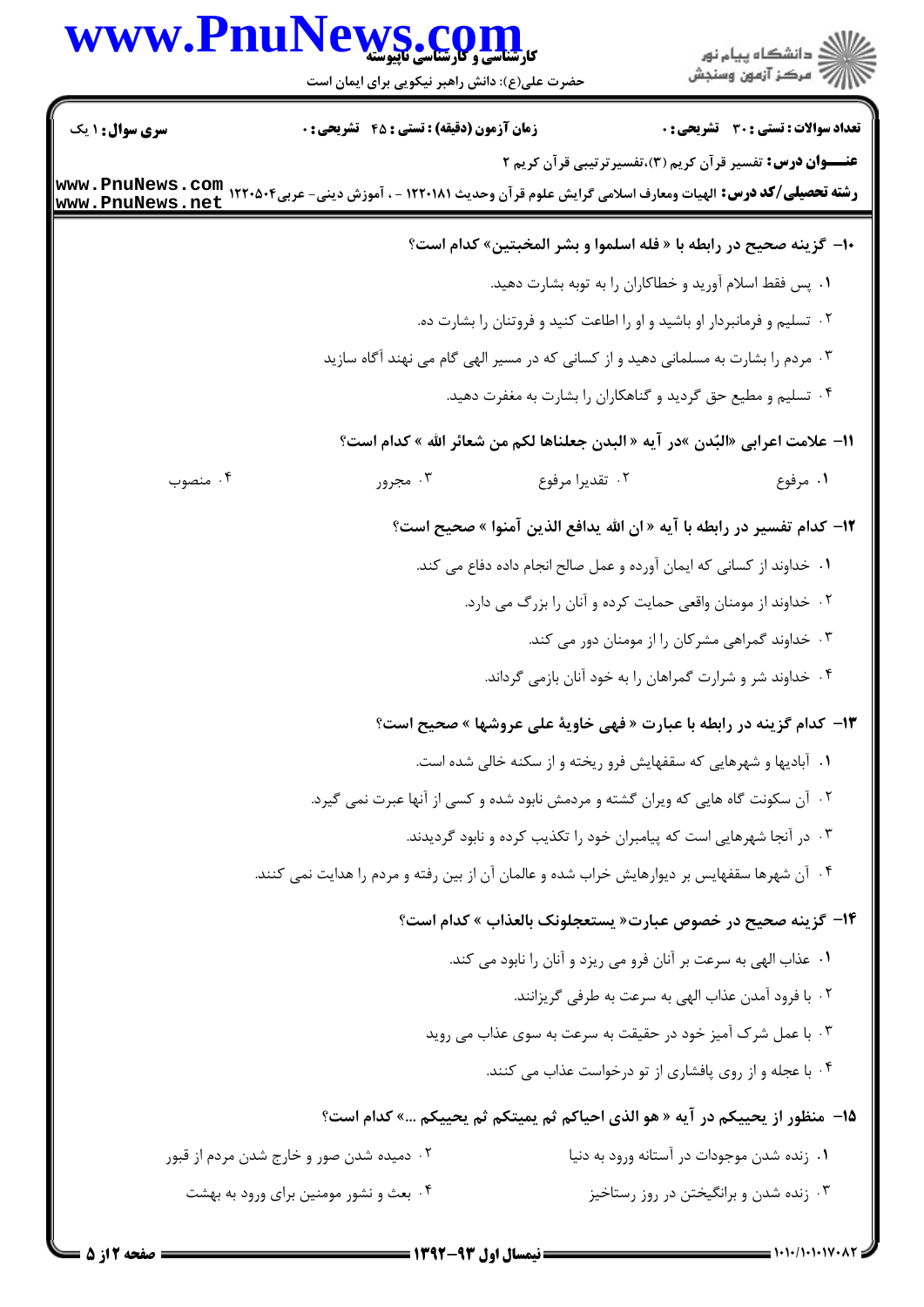|                                          | WWW.PnuNews.com<br>حضرت علی(ع): دانش راهبر نیکویی برای ایمان است                                                                                 |                                                                    | الاد دانشگاه پيام نور<br>الاستمرکز آزمون وسنجش                                     |
|------------------------------------------|--------------------------------------------------------------------------------------------------------------------------------------------------|--------------------------------------------------------------------|------------------------------------------------------------------------------------|
| <b>سری سوال :</b> ۱ یک                   | زمان آزمون (دقیقه) : تستی : 45 آتشریحی : 0                                                                                                       |                                                                    | تعداد سوالات : تستي : 30 ٪ تشريحي : 0                                              |
|                                          | رشته تحصیلی/کد درس: الهیات ومعارف اسلامی گرایش علوم قرآن وحدیث ۱۲۲۰۱۸۱ - ، آموزش دینی- عربی۱۲۲۰۵۰۴ با www . PnuNews . net<br>www . PnuNews . net |                                                                    | <b>عنـــوان درس:</b> تفسیر قرآن کریم (۳)،تفسیرترتیبی قرآن کریم ۲                   |
|                                          | ۱۶- کدام گزینه تفسیری در خصوص آیه « و ان جادلوک فقل الله اعلم بما تعملون » صحیح می باشد؟                                                         |                                                                    |                                                                                    |
|                                          | ۰۱ اگر مشرکان در مورد قربانی با تو به کشمکش پرداختند با آنان بگو خدا داناتر است از کارهای شما و از اینکه رسولان را تکذیب می                      |                                                                    |                                                                                    |
|                                          | ۲. اگر مردم با تو در مورد براهین خداشناسی به جدال پرداختند و تو را تکذیب کردند به آنان اعلام کن خداوند بر همه امور شما آگاه                      |                                                                    |                                                                                    |
|                                          | ۰۳ اگر مردم مکه در خصوص رسالت تو و دعوت توحیدی با شما مومنین مخاصمه کردند بگو خداوند ناظر ستیزه جویی شماست.                                      |                                                                    |                                                                                    |
|                                          | ۰۴ اگر هر کس در پنهان و آشکار در دعوت تو ای پیامبر(ص) خدشه ای وارد کند به آنان اعلام کن خداوند از برنامه های شما آگاه و مطلع                     |                                                                    |                                                                                    |
|                                          | ۱۷- خداوند در آیه « و یعبدون من دون الله ما لم ینزل به سلطانا » از حال چه کسانی خبر داد؟                                                         |                                                                    |                                                                                    |
| ۰۴ مردم مکه                              | ۰۳ ملا و اشراف                                                                                                                                   | ۰۲ کافران                                                          | ٠١. اعراب جاهلي                                                                    |
|                                          |                                                                                                                                                  |                                                                    | ۱۸− نظر بیشتر مفسران در رابطه با تفسیر آیه « و جاهدوا فی الله حق جهاده » کدام است؟ |
|                                          |                                                                                                                                                  | ۰۱ جهاد اکبر که همان مبارزه با تمام مفاسد و رذایل اخلاقی است.      |                                                                                    |
|                                          |                                                                                                                                                  | ۰۲ انجام همه کارهای شایسته و آراستگی به فضایل اخلاقی و انسانی است. |                                                                                    |
|                                          |                                                                                                                                                  |                                                                    | ۰۳ جهاد با دشمن که به شکل دفاعی صورت می گیرد.                                      |
|                                          |                                                                                                                                                  |                                                                    | ۰۴ طاعت معبود و عدم شرک ورزی به خدای متعال است.                                    |
|                                          |                                                                                                                                                  |                                                                    | ۱۹- ظفر دنیوی در کدام گزینه بیان شده است؟                                          |
| ۰۲ بهره مندی از عزت به دور از ذلت        |                                                                                                                                                  | ۰۱ رسیدن به رفاه و کمال اجتماعی                                    |                                                                                    |
|                                          | ۰۴ رسیدن به سعادت دنیوی                                                                                                                          | ۰۳ بهره مندی از غنای کامل دنیوی                                    |                                                                                    |
|                                          | <b>٢٠</b> - همراهي زكات با نماز در آيه «  و الذين هم للزكاة فاعلون » به كدام معنا و مقصود مي باشد؟                                               |                                                                    |                                                                                    |
|                                          | ۰۲ تطهیر و تزکیه نفس                                                                                                                             | ۰۱ تاکید بر عملی که قبل از اسلام واجب بوده ست.                     |                                                                                    |
| ۰۴ پرداخت مال به عنوان عملی معلوم و مشخص |                                                                                                                                                  |                                                                    | ۰۳ پرداخت مالی به عنوان صدقه ای مستحب                                              |
|                                          | <b>۲۱</b> - روایت: " هر کس خشوع ظاهری او بیش از خشوع باطنی اش باشد نزد ما منافق است " از چه کسی نقل شده است؟                                     |                                                                    |                                                                                    |
| ۰۴ امام صادق(ع)                          | ۰۳ امام باقر(ع)                                                                                                                                  | ۰۲ حضرت على (ع)                                                    | ٠١. پيامبر اکرم (ص)                                                                |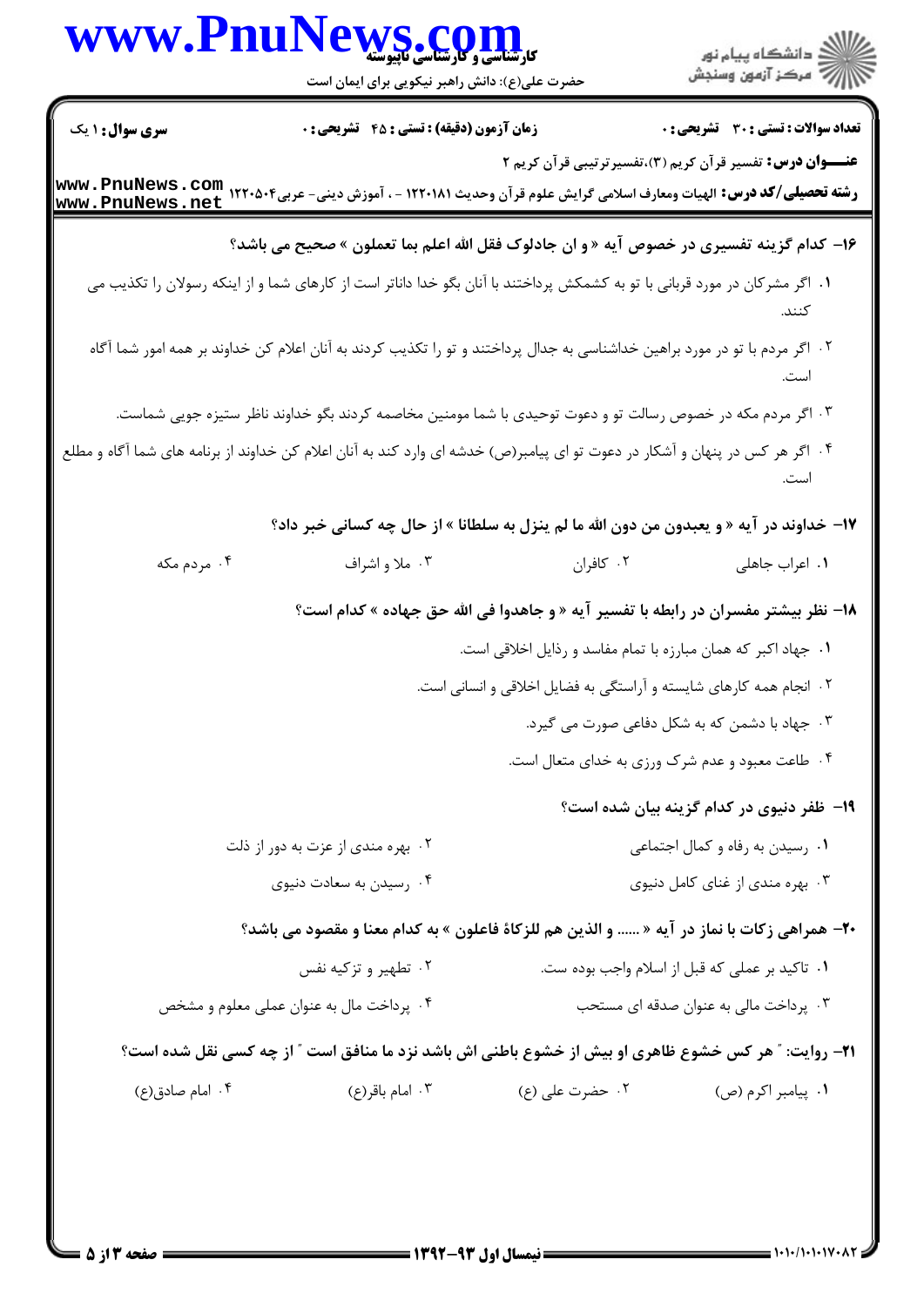| <b>WWW.Pnu</b> f       | <b>MS . COM</b><br>کارشناسی و کارشناسی ناپیوسته<br>حضرت علی(ع): دانش راهبر نیکویی برای ایمان است                                          |                                                                                      | ر<br>دانشڪاه پيام نور)<br>ا∛ مرکز آزمون وسنجش |
|------------------------|-------------------------------------------------------------------------------------------------------------------------------------------|--------------------------------------------------------------------------------------|-----------------------------------------------|
| <b>سری سوال : ۱ یک</b> | زمان آزمون (دقیقه) : تستی : 45 گتشریحی : 0                                                                                                |                                                                                      | تعداد سوالات : تستى : 30 قشريحى : 0           |
|                        | رشته تحصیلی/کد درس: الهیات ومعارف اسلامی گرایش علوم قرآن وحدیث ۱۲۲۰۱۸۱ - ، آموزش دینی- عربی۱۲۲۰۵۰۴ ، www . PnuNews<br>www . PnuNews . net | <b>عنــــوان درس:</b> تفسیر قرآن کریم (۳)،تفسیرترتیبی قرآن کریم ۲                    |                                               |
|                        | 31- ضمير در انشاناه در آيه «  ثم خلقناه النطفة علقة فخلقنا العلقة مضغة  فخلقنا المضغة عظما فكسونا العظم لحما ثم انشاناه                   |                                                                                      | خلقا آخر » به کدام مورد برمی گردد؟            |
|                        |                                                                                                                                           | ۰۱ مرحله ای از حیات که انسان به مرحله کمال رسیده است.                                |                                               |
|                        |                                                                                                                                           | ۰۲ مرحله ای که تنها اسکلت بدن انسان با استخوان شکل گرفته است.                        |                                               |
|                        |                                                                                                                                           | ۰۳ مرحله ای از حیات که استخوان انسان با مقداری گوشت پوشیده شده است.                  |                                               |
|                        |                                                                                                                                           | ۰۴ مرحله ای که  تمام مراحل حیات و زندگی انسان به اتمام و انسان به مرحله پیری می رسد. |                                               |
|                        | ٢٣- علت جمع آوردن ارجعون در آيه « حتى اذا جاء احدهم الموت قال رب ارجعون » كدام است؟                                                       |                                                                                      |                                               |
| ۰۴ تعظیم و بزرگداشت    | ۰۳ تفهیم موضوع                                                                                                                            | ۰۲ جلب توجه                                                                          | ٠١ سياق جمله                                  |
|                        | <b>3۴</b> - ضمیرهای خطاب در آیه « فاتخذتموهم سخریا حتی انسوکم ذکری و کنتم منهم تضحکون» به کدام مورد برمی گردد؟                            |                                                                                      |                                               |
| ۰۴ مومنان              | ۰۳ صحابه پیامبر(ص)                                                                                                                        | ۰۲ کافران                                                                            | ٠١. منافقان                                   |
|                        |                                                                                                                                           | 7۵– آيه « اذا لذهب كل اله بما خلق » دليل بر كدام موضوع مي باشد؟                      |                                               |
|                        | ۰۲ تاکید بر خلقت موجودات توسط خداوند                                                                                                      |                                                                                      | ۰۱ نفی تکثر در عالم هستی                      |
|                        | ۰۴ لزوم وجود انبيا                                                                                                                        |                                                                                      | ۰۳ نفی تعدد خدایان                            |
|                        | 7۶– منظور از واژه ملائكه در آيه « فقال الملؤا الذين كفروا … و لو شاء الله لانزل الملائكة ما سمعنا بهذا في آبائنا الاولين» كدام            |                                                                                      | مورد است؟                                     |
|                        |                                                                                                                                           |                                                                                      | ۰۱ همه فرشتگان، مقرب خداوند هستند.            |
|                        |                                                                                                                                           | ۰۲ همه فرشتگانی می باشند که مامور ارسال وحی پرودگار هستند.                           |                                               |
|                        |                                                                                                                                           | ۰۳ فرشتگانی هستند که مشرکان به عنوان آلهه خود گرفتند.                                |                                               |
|                        |                                                                                                                                           |                                                                                      | ۰۴ نوع فرشته مدنظر است نه تعداد آنها          |
|                        |                                                                                                                                           | 77- آيه « و لاتخاطبني في الذين ظلموا انهم مغرقون» كنايه از كدام مورد است؟            |                                               |
|                        | ۰۲ نفی هرگونه درخواستی از طرف نوح برای قوم خود                                                                                            | ٠١ نفي شديد شفاعت و وساطت نوح براي ظالمان                                            |                                               |
|                        | ۰۴ نابودی قوم نوح و تمامی ستمکاران                                                                                                        | ۰۳ عدم گفتگو و تکلم خداوند با ظالمان                                                 |                                               |
|                        |                                                                                                                                           | <b>٢٨</b> - آيه « ان الذين هم من خشية ربهم مشفقون» در وصف چه كساني بيان گرديده است؟  |                                               |
| ۰۴ اشراف               | ۰۳ مشرکین                                                                                                                                 | ۰۲ قوم نوح                                                                           | ۰۱ مومنین                                     |
|                        |                                                                                                                                           |                                                                                      |                                               |
|                        |                                                                                                                                           |                                                                                      |                                               |